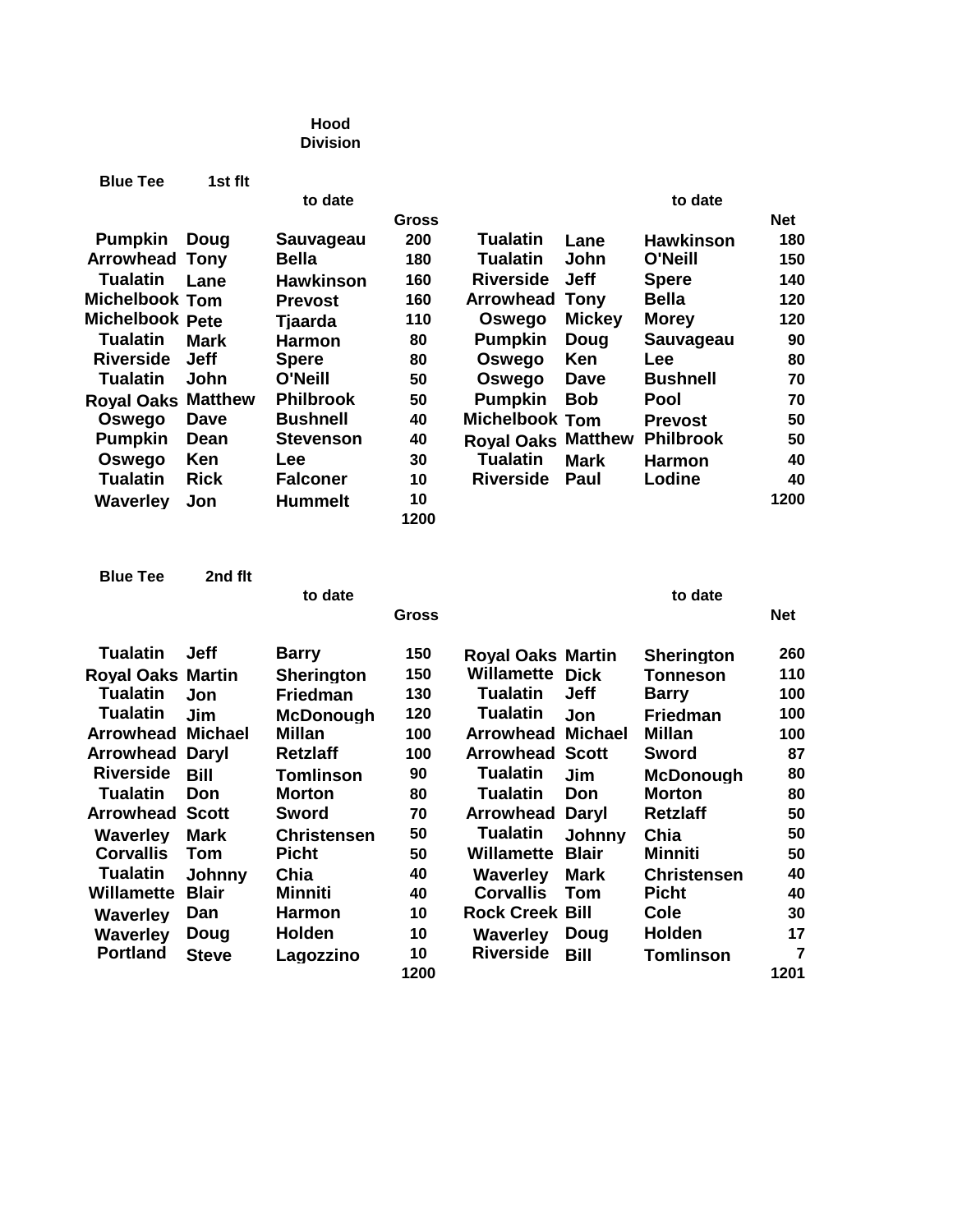| <b>Blue Tee</b>   | 3rd flt        |                 |       |                       |                |                      |            |
|-------------------|----------------|-----------------|-------|-----------------------|----------------|----------------------|------------|
|                   |                | to date         |       |                       |                | to date              |            |
|                   |                |                 | Gross |                       |                |                      | <b>Net</b> |
| <b>Waverley</b>   | Tom            | <b>Kelly</b>    | 220   | <b>Arrowhead Rick</b> |                | <b>Elyea</b>         | 190        |
| <b>Arrowhead</b>  | <b>Rick</b>    | <b>Elyea</b>    | 180   | Waverley              | <b>Dale</b>    | <b>Johannes</b>      | 160        |
| <b>Portland</b>   | <b>Jeffrey</b> | <b>Denson</b>   | 160   | <b>Corvallis</b>      | Kent           | <b>Sumida</b>        | 100        |
| <b>Waverley</b>   | <b>Dale</b>    | <b>Johannes</b> | 130   | <b>Waverley</b>       | <b>James</b>   | <b>Dalton</b>        | 100        |
| <b>Corvallis</b>  | Kent           | <b>Sumida</b>   | 120   | Waverley              | William        | <b>Jackson</b>       | 90         |
| Waverley          | William        | Jackson         | 100   | <b>Waverley</b>       | <b>Murray</b>  | Joe                  | 75         |
| <b>Tualatin</b>   | <b>Stan</b>    | Kleweno         | 70    | Waverley              | Jack           | <b>Flora</b>         | 70         |
| <b>Waverley</b>   | <b>Britt</b>   | <b>Tucker</b>   | 70    | <b>Waverley</b>       | Carl           | <b>Christoferson</b> | 70         |
| <b>Arrowhead</b>  | <b>Shawn</b>   | <b>Alldritt</b> | 30    | <b>Arrowhead</b>      | <b>Shawn</b>   | <b>Alldritt</b>      | 60         |
| Waverley          | Lou            | Libby           | 30    | <b>Riverside</b>      | <b>Dwain</b>   | <b>Oster</b>         | 60         |
| <b>Riverside</b>  | <b>Dwain</b>   | Oster           | 30    | <b>Portland</b>       | <b>Jeffrey</b> | <b>Denson</b>        | 40         |
| <b>Royal Oaks</b> | <b>Barry</b>   | <b>Duerk</b>    | 20    | <b>Waverley</b>       | <b>Britt</b>   | <b>Tucker</b>        | 40         |
| <b>Waverley</b>   | Jack           | <b>Flora</b>    | 20    | <b>Waverley</b>       | Lyndon         | <b>Murray</b>        | 40         |
| <b>Waverley</b>   | Lyndon         | <b>Murray</b>   | 20    | <b>Rock Creek Tom</b> |                | <b>Stoner</b>        | 40         |
|                   |                |                 | 1200  | Columbia              | <b>David</b>   | Sax                  | 30         |
|                   |                |                 |       | <b>Waverley</b>       | Tom            | <b>Kelly</b>         | 25         |
|                   |                |                 |       | <b>Tualatin</b>       | <b>Stan</b>    | <b>Kleweno</b>       | 5          |
|                   |                |                 |       | <b>Waverley</b>       | Lou            | Libby                | 5          |
|                   |                |                 |       |                       |                |                      | 1200       |

| White tee                 | 1st flt       |                 |                |                           |               |                 |                |
|---------------------------|---------------|-----------------|----------------|---------------------------|---------------|-----------------|----------------|
|                           |               | to date         |                |                           |               | to date         |                |
|                           |               |                 | Gross          |                           |               |                 | <b>Net</b>     |
| <b>Juniper</b>            | David         | <b>Ooley</b>    | 230            | <b>Rock Creek Stu</b>     |               | Rude            | 170            |
| Willamette                | <b>Rick</b>   | Abrahamson      | 220            | <b>Pumpkin</b>            | Tom           | <b>Jacobson</b> | 110            |
| Michelbook John           |               | <b>Sandberg</b> | 155            | <b>Riverside</b>          | Rod           | Lewis           | 110            |
| Michelbook Jim            |               | Rayburn         | 145            | <b>Pumpkin</b>            | Lanier        | <b>Hanchett</b> | 100            |
| Columbia                  | Erik          | <b>Molander</b> | 90             | Columbia                  | William       | Herzog          | 100            |
| <b>Pumpkin</b>            | <b>Mitch</b>  | <b>Steeves</b>  | 90             | <b>Rock Creek Jon</b>     |               | Tang            | 100            |
| <b>Pumpkin</b>            | <b>Tom</b>    | Jacobson        | 65             | <b>Willamette Rick</b>    |               | Abrahamson      | 80             |
| <b>Corvallis</b>          | <b>Peter</b>  | <b>Ball</b>     | 60             | <b>Pumpkin</b>            | <b>David</b>  | <b>Wallner</b>  | 80             |
| <b>Columbia</b>           | William       | Herzog          | 50             | <b>Corvallis</b>          | <b>Peter</b>  | Ball            | 70             |
| <b>Arrowhead</b>          | <b>Kerry</b>  | Cunningham      | 40             | Columbia                  | <b>Erik</b>   | <b>Molander</b> | 70             |
| <b>Columbia Tom</b>       |               | <b>Warren</b>   | 10             | <b>Reserve</b>            | <b>Mike</b>   | <b>Nelson</b>   | 60             |
| <b>Michelbook Huck</b>    |               | <b>Berry</b>    | 7              | <b>Michelbook Richard</b> |               | <b>Rouse</b>    | 40             |
| Columbia                  | <b>Robert</b> | <b>Sacks</b>    | 7              | Columbia Tom              |               | <b>Warren</b>   | 37             |
| <b>Pumpkin</b>            | <b>David</b>  | <b>Wallner</b>  | $\overline{7}$ | <b>Michelbook Huck</b>    |               | <b>Berry</b>    | 30             |
| <b>Astoria</b>            | Howard        | <b>Collins</b>  | 5              | <b>Astoria</b>            | <b>Howard</b> | <b>Collins</b>  | 10             |
| <b>Pumpkin</b>            | Lanier        | <b>Hanchett</b> | 5              | <b>Willamette Greg</b>    |               | <b>Horner</b>   | 10             |
| <b>Riverside</b>          | Rod           | Lewis           | 5              | <b>Michelbook Jim</b>     |               | Rayburn         | 10             |
| <b>Michelbook Richard</b> |               | <b>Rouse</b>    | 5              | Michelbook John           |               | <b>Sandberg</b> | $\overline{7}$ |
| <b>Rock Creek Stu</b>     |               | Rude            | 5              | <b>Pumpkin</b>            | <b>Mitch</b>  | <b>Steeves</b>  | 7              |
|                           |               |                 | 1201           |                           |               |                 | 1201           |